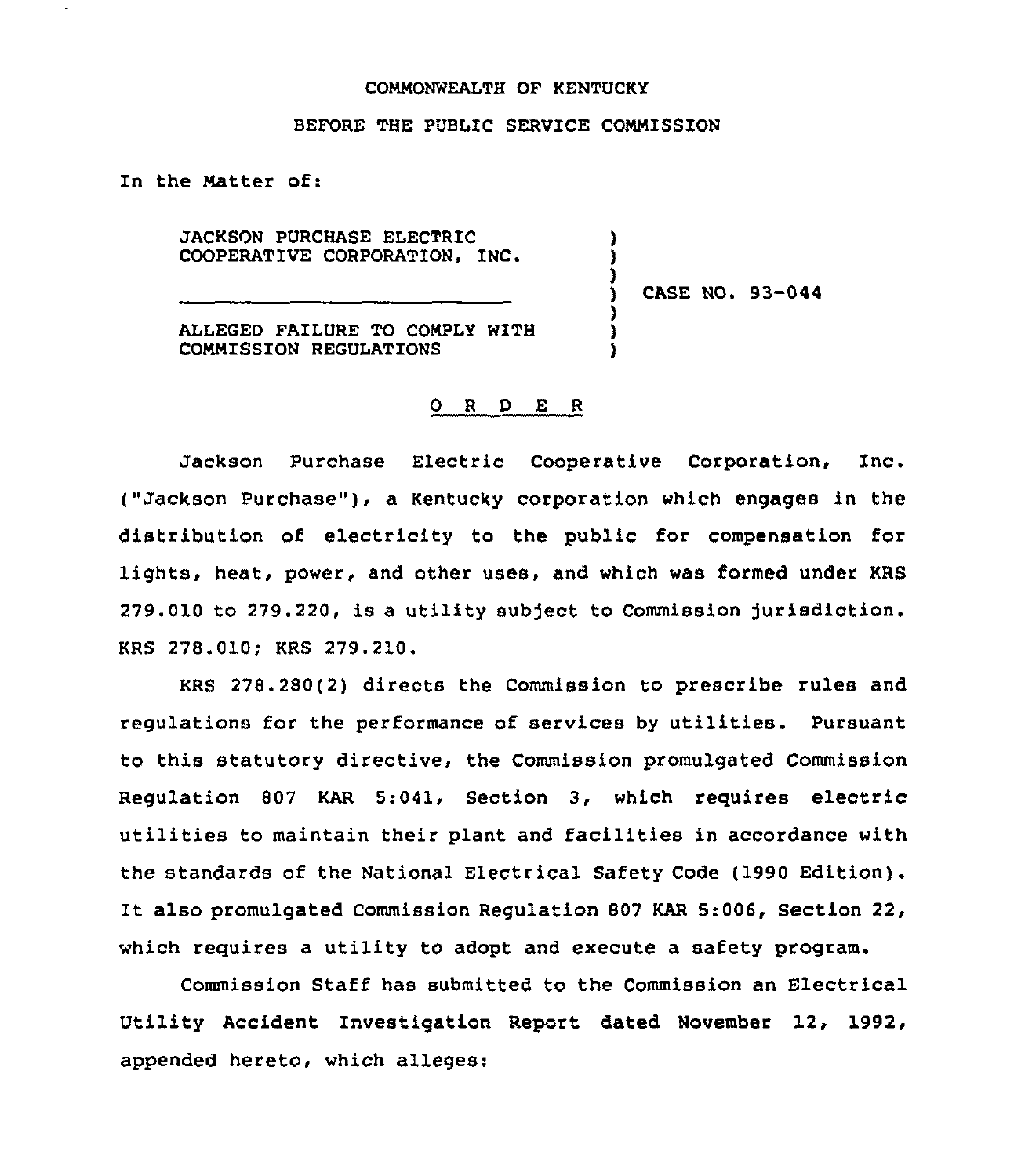l. On October 28, 1992, James Fox, an employee of T.L. Riley Construction Company, was seriously injured while working on the primary connection between <sup>a</sup> primary electric line and a transformer. Fox suffered burns to his head and hands when he came into contact with a 7200 volt energized jumper. At the time of the incident, Fox was not wearing rubber gloves.

2. At the time of the incident, Jackson Purchase had contracted with T.L. Riley Construction Company to construct and install certain utility plant.

3. Jackson Purchase's safety rules require the use of rubber gloves when working near energized equipment.

4. Fox's failure to wear rubber gloves while working near energized equipment is a violation of National Electrical Safety Code Section 44 (441A) which prohibits persons from approaching energized equipment unless, inter alia, they are insulated from energized parts or the equipment is de-energized.

5. At the time of the incident, Fox and T.L. Riley Construction Company were acting as agents of Jackson Purchase.

6. As a result of Fox's failure, Jackson Purchase is in probable violation of Commission Regulation 807 KAR 5:006, Section 22, and <sup>807</sup> KAR 5:041, Section 3(1).

7. At the time of the incident, the communications conductor attached to the utility pole involved in the incident failed to comply with the minimum vertical clearance standards for aboveground wires and conductors set forth in National Electrical Safety Code Section 23281.

$$
-2 -
$$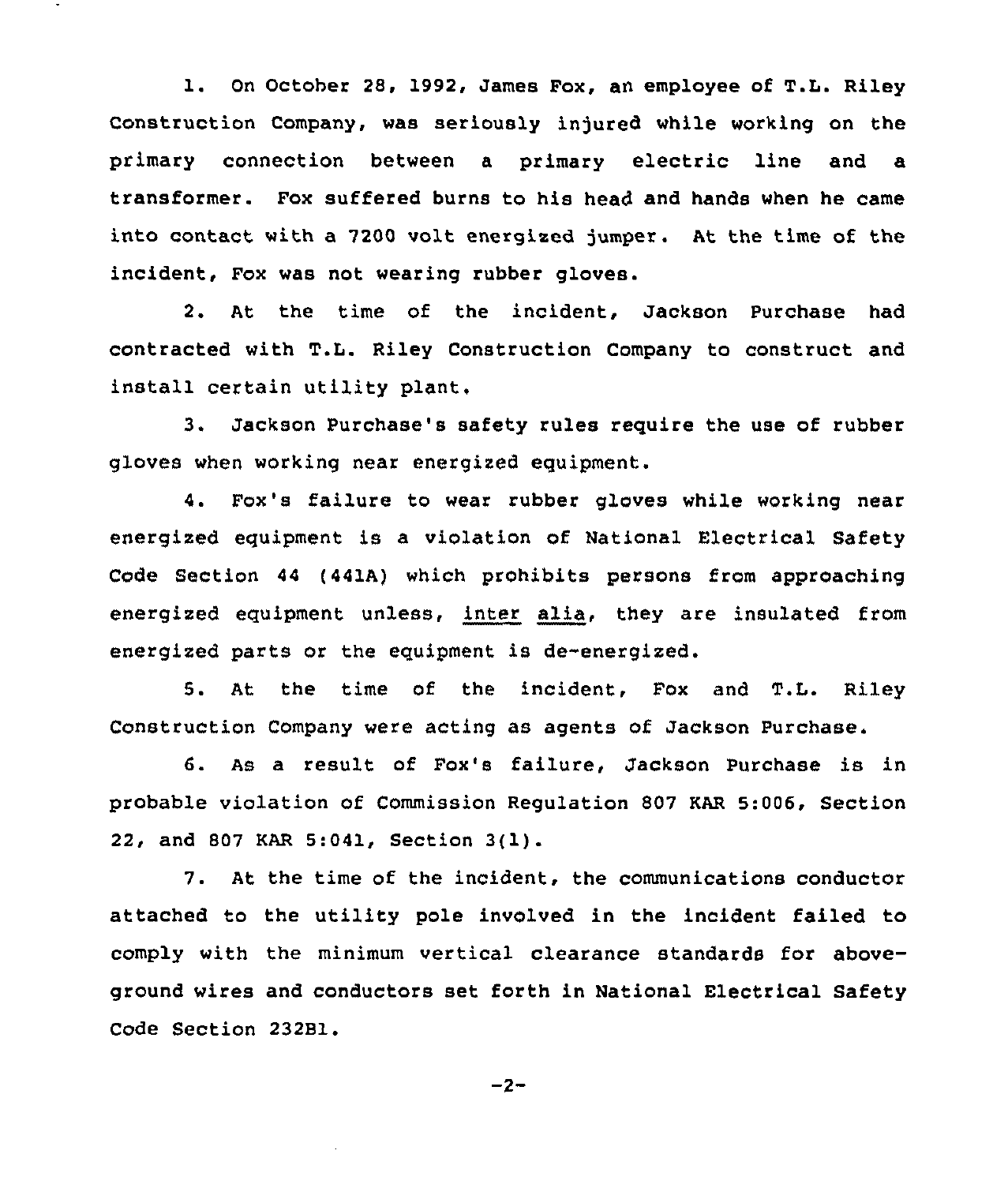8. Jackson Purchase owns and maintains the utility poles to which this communications conductor was attached.

9. By allowing a conductor which did not comply with the provisions of the National Electrical Safety Code to remain attached to its utility poles, Jackson Purchase failed to operate and maintain those utility poles in accordance with the provisions of the National Electrical Safety Code and is in probable violation of Commission Regulation 807 KAR 5:041, Section 3(1).

The Commission, on its own motion, HEREBY ORDERS that:

l. Jackson Purchase shall submit to the Commission within <sup>20</sup> days of the date of this Order a written response to the allegations contained in the Electrical Utility Accident Investigation Report.

2. Jackson Purchase shall appear on April 1, 1993, at 1:00 p.m., Eastern Standard Time, in Hearing Room 1 of the Commission's offices at 730 Schenkel Lane, Frankfort, Kentucky, for the purpose of presenting evidence concerning the incident which is the subject of the Electrical Utility Accident Investigation Report, specifically the alleged violations of Commission Regulations 807 KAR 5:006, Section 22, and 807 KAR 5:041, Section 3, and of showing cause, if any it can, why it should not be subjected to the penalties of KRS 278.990 for its alleged failure to comply with Commission Regulations.

3. Any motion for a conference with Commission Staff to discuss the issues presented by the Electrical Utility Accident Investigation Report shall be made at the time Jackson Purchase submits its response.

 $-3-$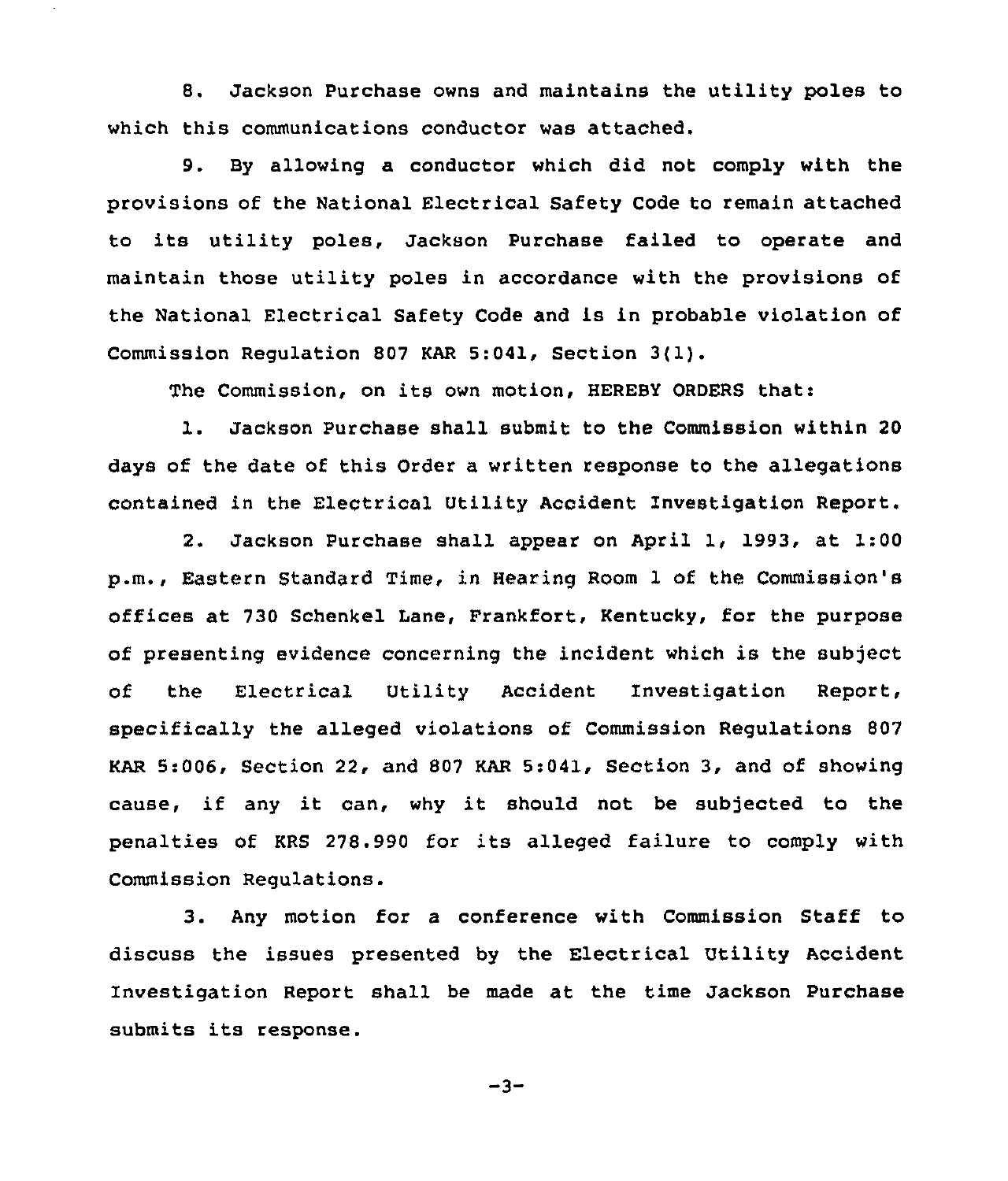4. The Electrical Utility Accident Investigation Report dated November 12, l992 is hereby made a part of the record of this case. Done at Frankfort, Kentucky, this 9th day of February, 1993.

PUBLIC SERVICE COMMISSION

man

<u>as (11 Doma</u>

Vice Chairman

Cdmmissioner

ATTEST:

Executive Director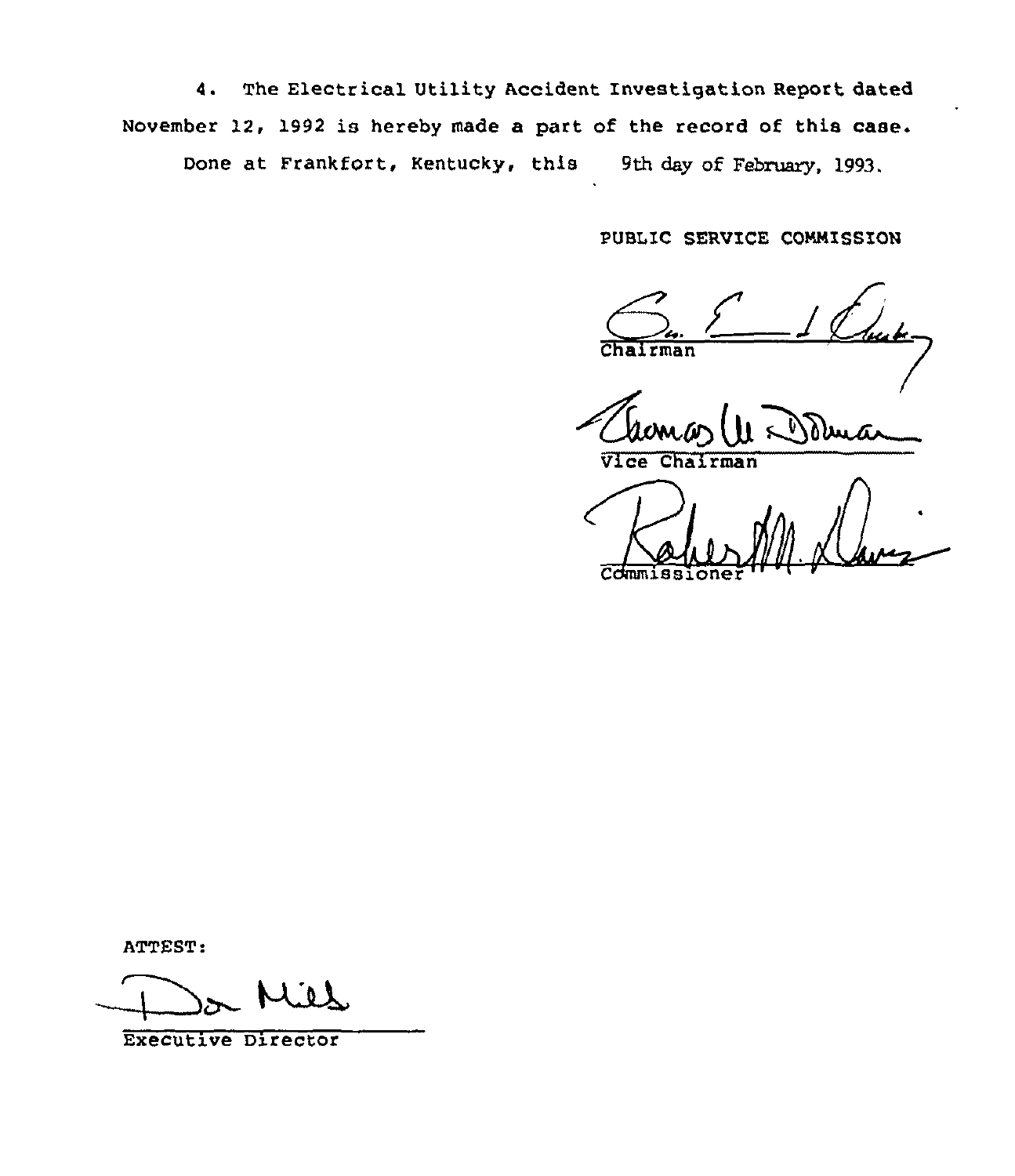#### APPENDIX

APPENDIX TO AN ORDER OF THE KENTUCKY PUBLIC SERVICE COMMISSION IN CASE NO. 93-044 DATED 2/9/93

 $\mathcal{O}(\mathcal{O}(\log n))$ 

# ELECTRICAL UTILITY ACCIDENT INVESTIGATION

| DATE OF THIS REPORT 11/12/92 SUBMITTED BY Elie El-Rouaiheb             |
|------------------------------------------------------------------------|
| NAME OF UTILITY Jackson Purchase Electric Cooperative                  |
|                                                                        |
| ACCIDENT REPORTED BY Mr. Joe McDougal                                  |
| DATE & TIME ACCIDENT OCCURRED 10/28/92 at 10:30 a.m.                   |
| DATE & TIME UTILITY LEARNED OF ACCIDENT $10/28/92 - at \ 10:33 \ a.m.$ |
| DATE & TIME ACCIDENT REPORTED $10/28/92$ at $12:03$ p.m.               |
| DATE OF ACCIDENT INVESTIGATION 10/29/92                                |
| DATE SUMMARY WRITTEN REPORT WAS RECEIVED FROM UTILITY 10/30/92         |
| PERSONS ASSISTING IN THE INVESTIGATION Mr. Donald R. Schaefer of       |
| Jackson Purchase, David Denlip and Graig Vied of T. L. Riley           |
| Construction Company example of the Construction Company               |
|                                                                        |
| FATAL NO NAME OF EMPLOYER T. L. Riley                                  |
| Construction Company                                                   |
| INJURIES Mr. Fox received burns to his head and fingers                |
| LOCATION OF ACCIDENT SITE Vaughn's Chapel Road in Marshall             |
| County, Kentucky                                                       |
| DESCRIPTION OF ACCIDENT A new in-line pole was set by a crew           |
| who works for the contractor, T. L. Riley Construction Company         |
| ("Contractor"). A transformer was mounted on the new pole to           |
| serve a new customer. Mr. James Fox was working on the primary         |
| connection between the single phase primary electric line and the      |
| transformer when he came in contact with the 7200V energized           |
| jumper. Mr. Fox was working from the bucket truck and wasn't           |
| wearing rubber gloves or a hard hat. Mr. Fox is a foreman and          |
| an employee of the contractor.                                         |

Page 1 of 3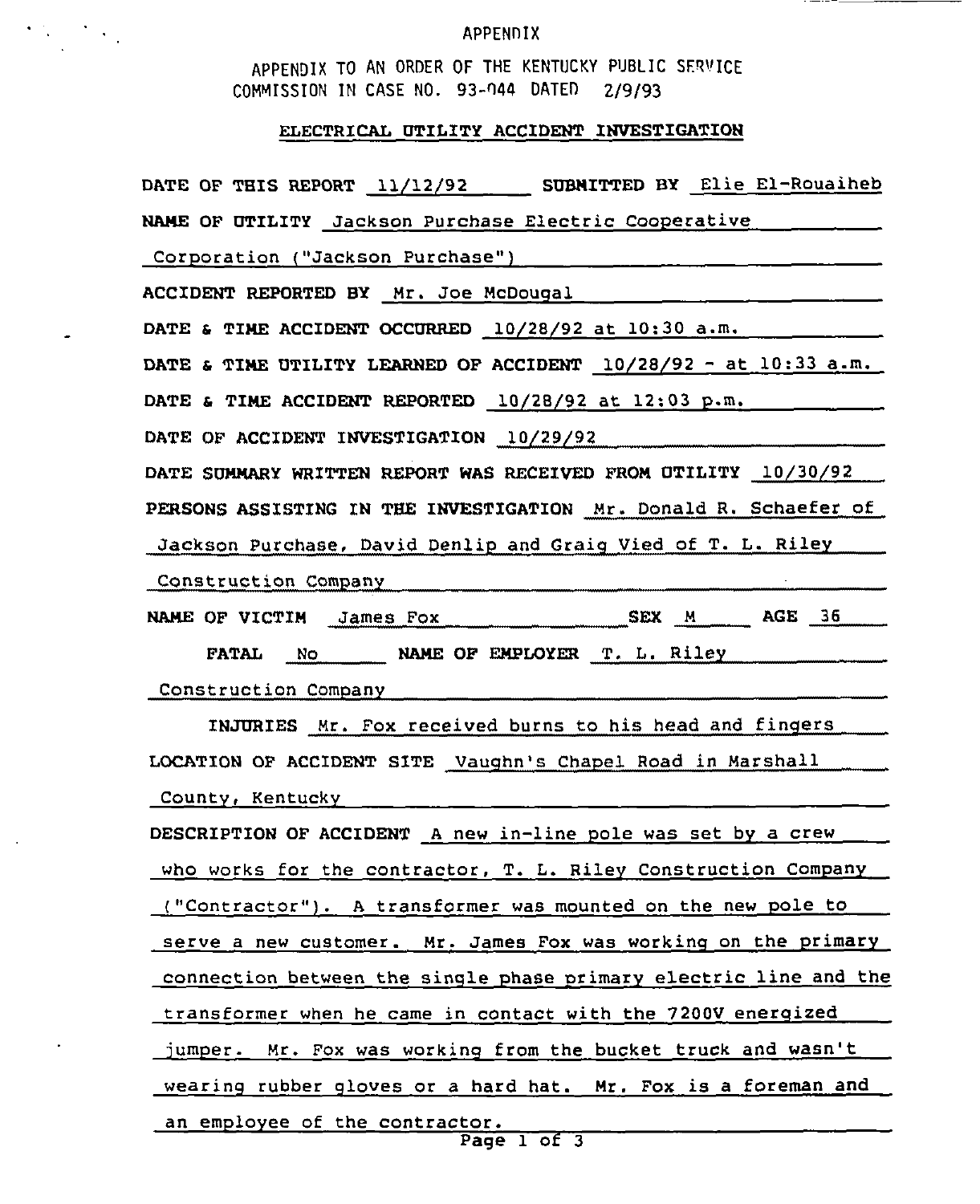SOURCE OF INFORMATION Donald R. Schaefer of Jackson Purchase Jackson Purchase's report, David Denlip and Graiq Vied of T. L. Riley Construction Company and an onsite investiqation. PROBABLE VIOLATIONS OF CONNISSION REGULATIONS There were two probable violations of Commission Requlations involved in this accident: 1. Mr. James Fox was not wearing rubber gloves while working on energized circuits, resultinq in a probable violation of 807 KAR 5:006, Section 24, Jackson Purchase's Safety Manual Section 5  $(504(c))$ ; and 807 KAR 5:041, Section 3(1), Acceptable Standards 1990 NESC, Section 44(441a(1)). 2. The clearance between the cable TV line and ground is 11'-8 I/2", resultinq in a probable violation of 807 KAR 5:041, Section 3(1) Acceptable Standards 1990 NESC, Section 23(232 B(1)). NESC requires <sup>a</sup> clearance of 15'-6". RECOMMENDATIONS Due to Jackson Purchase's probable violation of <sup>807</sup> KAR 5:006, Section <sup>24</sup> and <sup>807</sup> KAR 5:041, Section 3, it is recommended that the Commission consider action in accordance with KRS 278.990. As to the low clearance, it is recommended that Jackson Purchase take corrective action immediately to correct the low clearance found beyond the accident site. It is further recommended that Jackson Purchase furnish documentation of work done to this Commission as soon as work is completed. CORRECTIVE ACTIONS Corrective action has been recommended.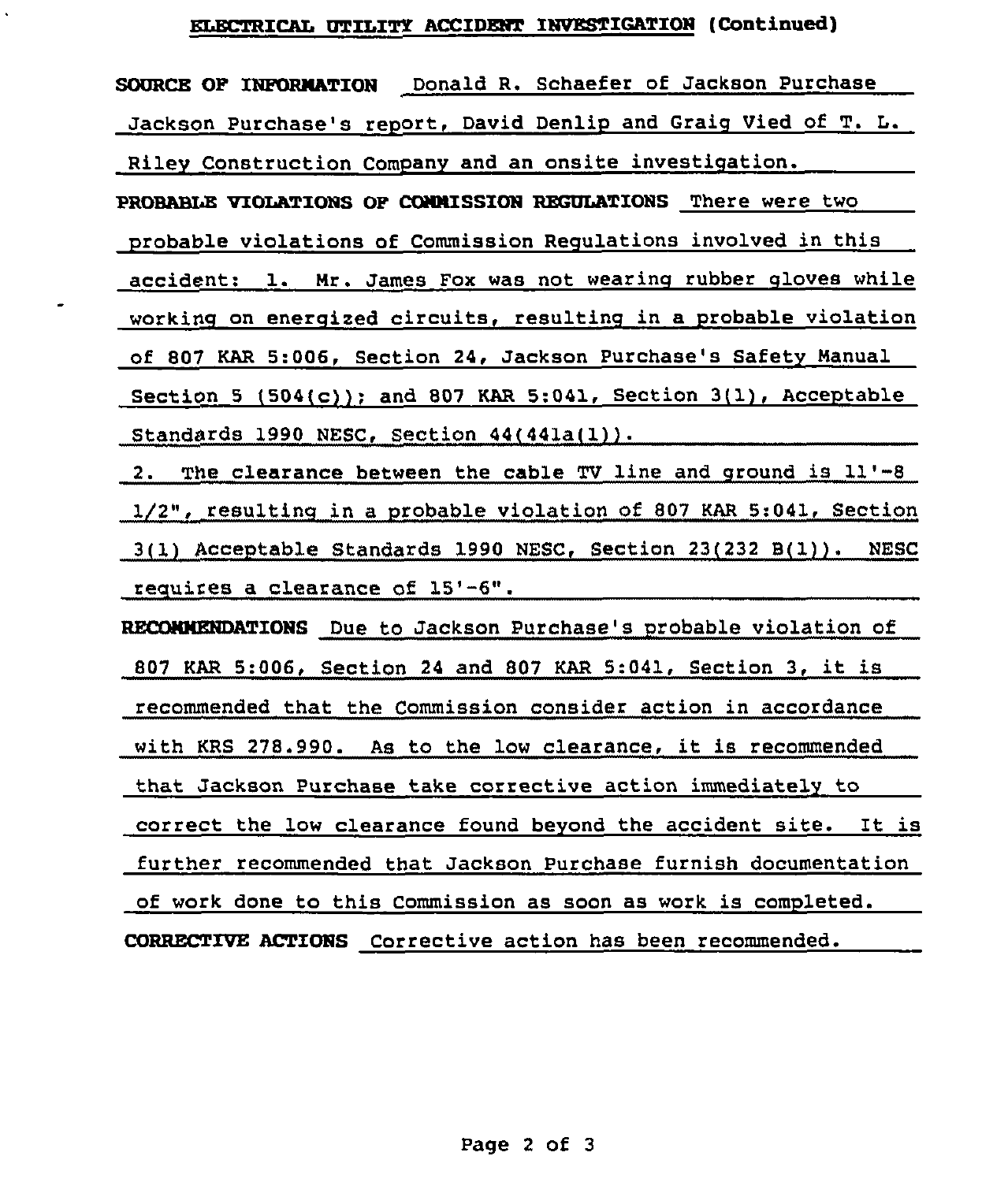## LINE CLEARANCES

|    |                                                           | As Measured    | Minimum Allowed<br>by NESC                              |
|----|-----------------------------------------------------------|----------------|---------------------------------------------------------|
| А. | AT POINT OF ACCIDENT                                      |                |                                                         |
|    | Phase conductor to ground<br>elevation:                   | $34' - 1/2''$  | $18' - 6''$                                             |
|    | Neutral conductor to ground<br>elevation:                 | $29' - 11"$    | $15 - 6$ "                                              |
|    | Cable TV conductor to<br>ground elevation:                | $18' - 7"$     | $14' - 0''$                                             |
| в. | AT LOWEST POINT OF SPAN                                   |                |                                                         |
|    | Phase conductor to ground<br>elevation:                   | 25'-10"        | $18 - 6$ "                                              |
|    | Neutral conductor to ground<br>elevation:                 | $21'-3$ $1/2"$ | $15' - 6"$                                              |
|    | Cable TV conductor to<br>ground elevation:                | $11'-8$ $1/2"$ | $15 - 6$ "                                              |
|    | C. SPAN LENGTH: 329'                                      |                |                                                         |
|    | Date the line or facilities were constructed January 1951 |                |                                                         |
|    | Voltage of line or facilities 7200V                       |                |                                                         |
|    | Date last inspected by utility January 1992               |                |                                                         |
|    | Utility Jackson Purchase                                  |                |                                                         |
|    | Date $10/29/92$ Time $12:15$ p.m.                         |                |                                                         |
|    | Approximate temperature 60 degrees F                      |                |                                                         |
|    | Measurements made by David Calhoun and Dennis Johnson     |                | $\cdot$ $\cdot$ $\cdot$ $\cdot$ $\cdot$ $\cdot$ $\cdot$ |

 $\blacksquare$ 

Submitted by:  $Elw H-Rouanhel-$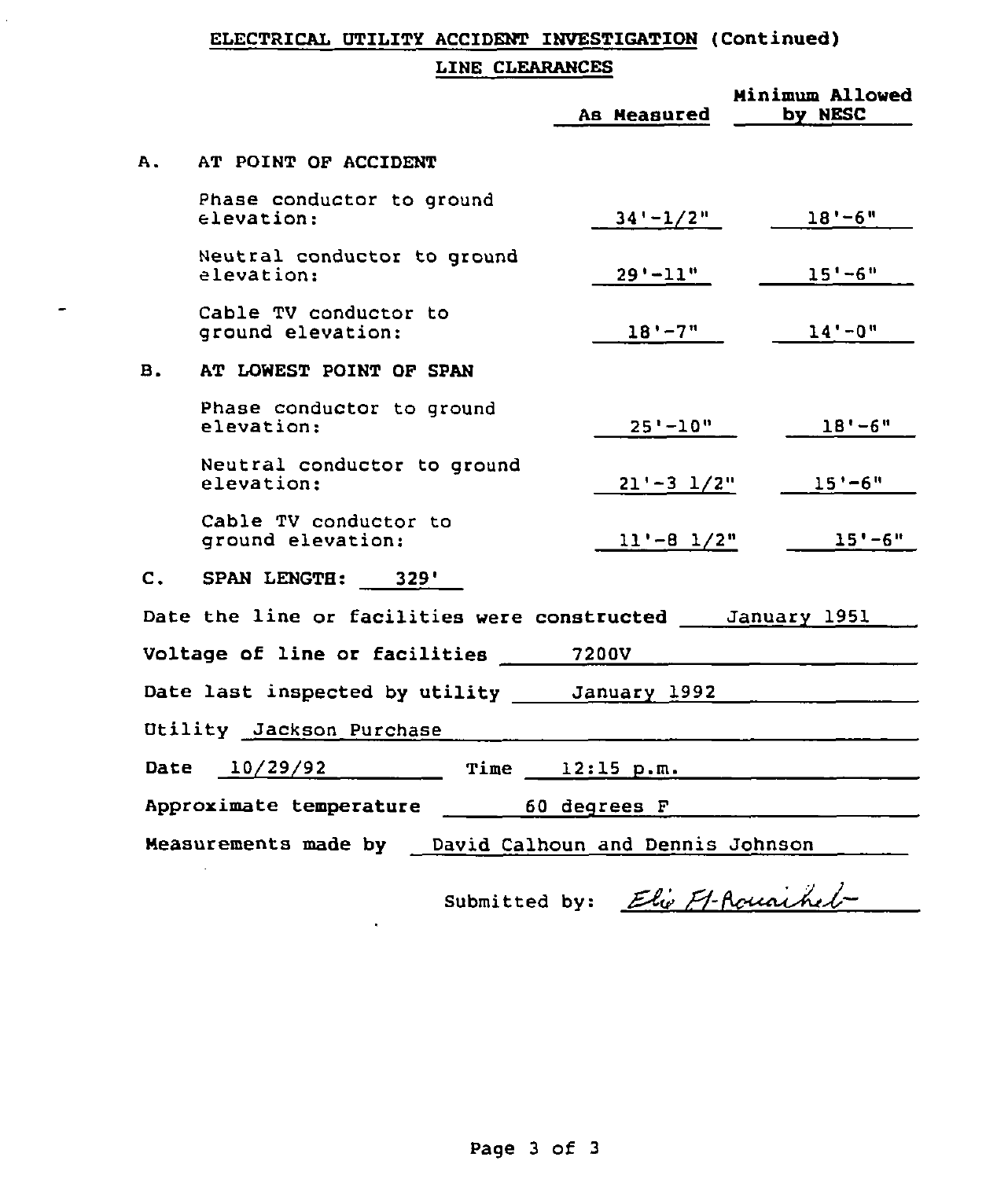| P.S.C. EMERGENCY REPORT FORM | RECEIVED                            |
|------------------------------|-------------------------------------|
|                              | $200$ $\mu$ $\mu$ $\mu$ $\mu$ $\mu$ |

| DATE 10-28-92                                                                  | ------------------ TINE 10:45 BARA OF HEILIAY                                       |
|--------------------------------------------------------------------------------|-------------------------------------------------------------------------------------|
| CONPANY Jackson Purchase Electric Cooperative Corporation MEERING.& SERVICES   |                                                                                     |
| PERSON MAKING CALL:<br><b>NAHE</b>                                             | Donald R. Schaefer<br>___________________                                           |
| TITLE                                                                          |                                                                                     |
| <b>ADDRESS</b>                                                                 | 2900 Irvin Cobb Drive PO Box 3188                                                   |
| PHONE                                                                          | (50 <u>2) 442-7321</u>                                                              |
| LOCATION OF OCCURRENCE<br>Account No.                                          |                                                                                     |
| . Vaughn's Chapel Road in Marshall County, outside of the town of Possum Trot. |                                                                                     |
|                                                                                |                                                                                     |
| TIME OF OCCURRENCE 10:30 A.M.                                                  |                                                                                     |
|                                                                                |                                                                                     |
|                                                                                | INJURIES: YES X NO __________                                                       |
|                                                                                | ESTIMATED COST OF DAMAGE                                                            |
| CAUSE & DESCRIPTION Crew was setting a new in-line pole, a transformer was     |                                                                                     |
|                                                                                | hung for new service. Foreman was making up grounds and contacted energized jumper. |
|                                                                                | Injured: James Fox, T.L. Riley Construction Co.                                     |
|                                                                                | EFFECTS ON NORMAL SERVICE ___ None                                                  |
|                                                                                |                                                                                     |
|                                                                                |                                                                                     |
| CORRECTIVE ACTIONS TAKEN                                                       | Investigation of Accident                                                           |
|                                                                                |                                                                                     |
| TIME OF RESUMPTION OF NORMAL SERVICE                                           |                                                                                     |
| SIGNED                                                                         |                                                                                     |
| <b>TITLE</b>                                                                   | Manager of Engineering                                                              |
| DATE                                                                           | $10 - 28 - 92$                                                                      |

 $\ddot{\phantom{0}}$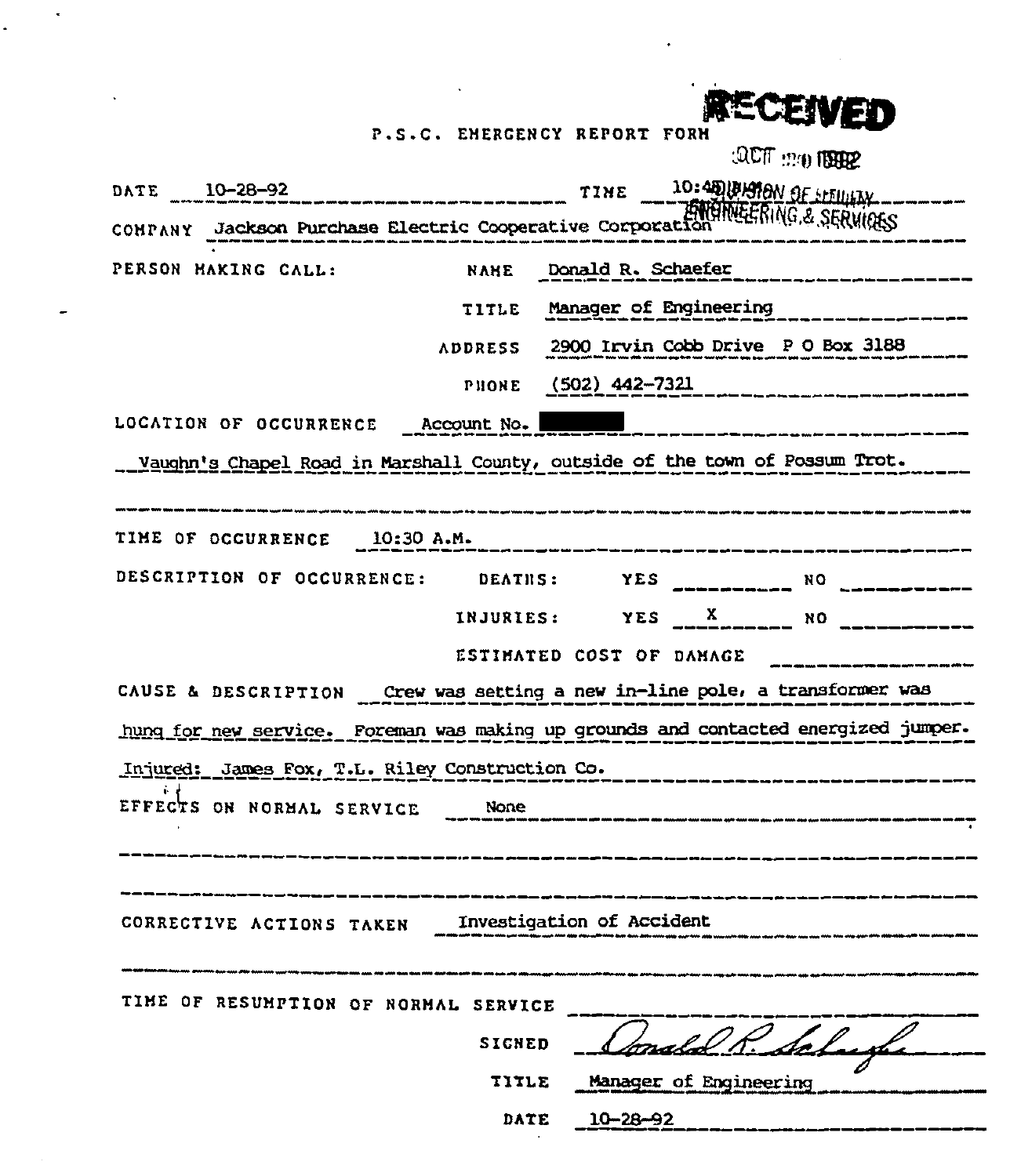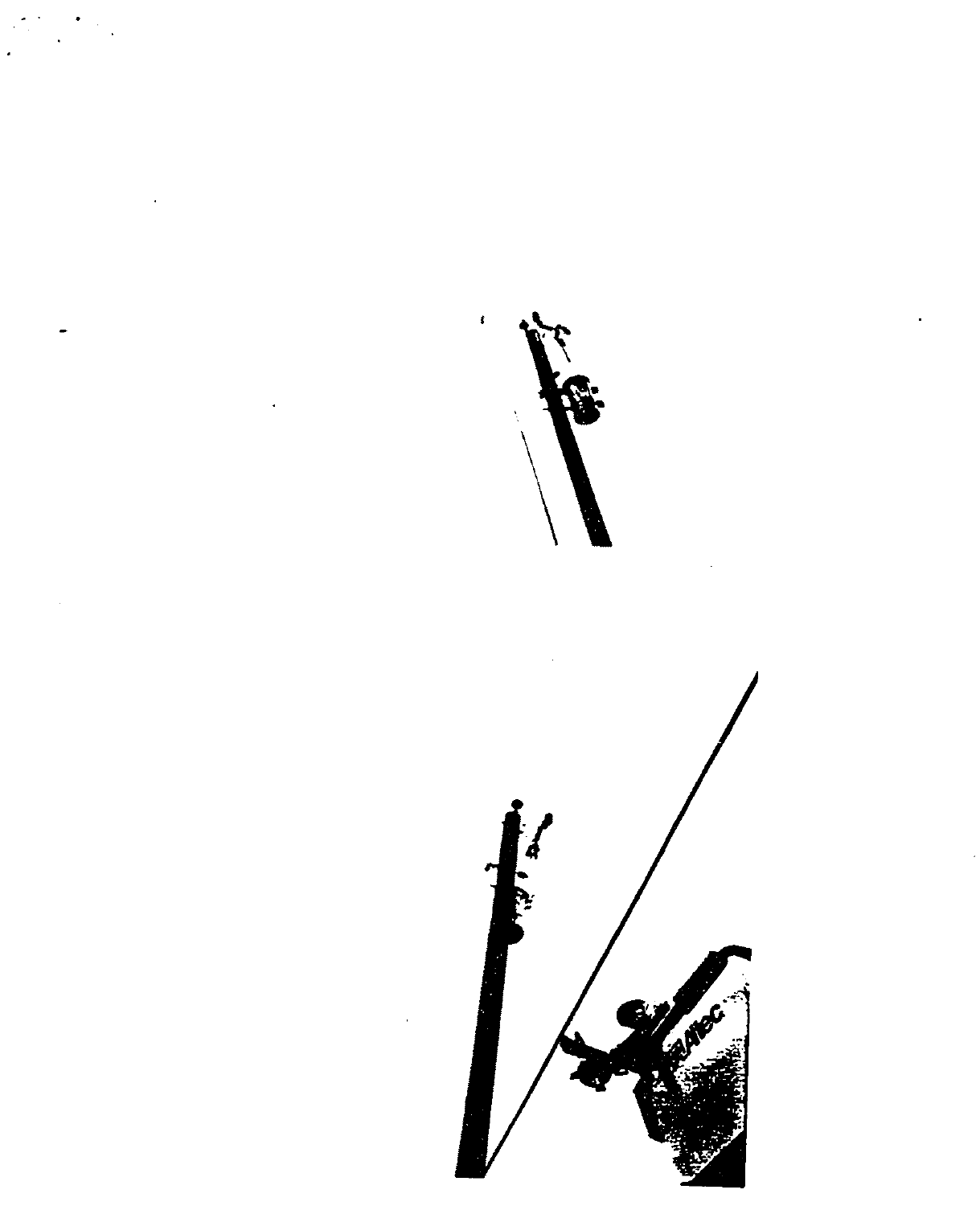#### APPENDIX A

APPENDIX TO AN ORDER OF TNE KENTUCKY PUBLIC SFRVICE COMMISSION IN CASE NO,  $93 - 043$  DATED 2/9/93

### ELECTRICAL UTILITY ACCIDENT INVESTIGATION

DATE OF THIS REPORT 12/2/92 SUBMITTED BY John W. Land NAME OF UTILITY Jackson County RECC ACCIDENT REPORTED BY Lee Dunsill DATE AND TIME ACCIDENT OCCURRED  $\frac{10}{7/92} - \frac{10:30}{6}$  a.m. DATE & TIME UTILITY LEARNED OF ACCIDENT  $10/7/92 - 10:45$  a.m. son Cou<br>Lee Du<br>NT OCCUF<br>LEARNED<br>REPORTI DATE & TIME ACCIDENT REPORTED 10/7/92 - 10:55 a.m. DATE OF ACCIDENT INVESTIGATION 10/8/92 DATE SUMNARY WRITTEN REPORT WAS RECEIVED PRON UTILITY 10/12/92 PERSONS ASSISTINQ IM THE INVESTIGATION Troy Richardson, First Class Lineman (foreman) of Dobson Power Line Construction Co., Inc.; Gary D. Farmer, Safety Coordinator and Coleman Bingham, Maintenance Superintendent emplovees of Jackson County RECC MANE OP VICTIM 1. TerrV Parrett FATAL No WAME OF ENPLOYER: Dobson Power Line Construction Co., Inc. INJURIES Burns to right hand and left side LOCATION OF ACCIDENT SITE At Quail, Kentucky in Rockcastle County, just off Highway 70, 10 miles out of Mt. Vernon, Kentuckv. System Nap 4212-34-4318 DESCRIPTION OF ACCIDENT Mr. Troy Richardson is a foreman for Dobson Power Line Construction Co., Inc. and was at the work site when the accident occurred. Mr. Richardson stated that Mr Terry Parrett (victim) was on a pole working on a transformer Page 1 of 6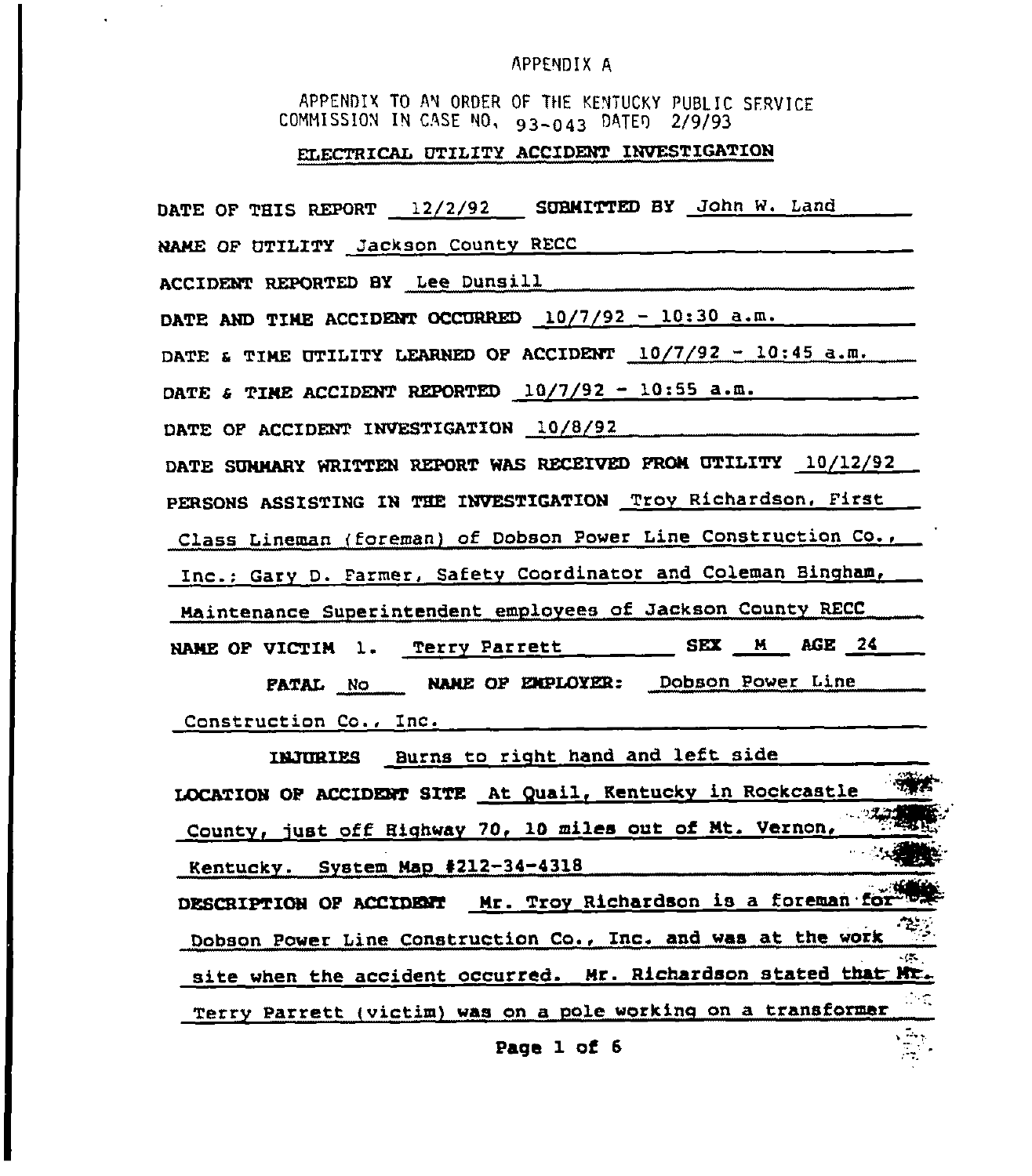installation just below Nr. Lee Isaccs, who was in the bucket tyinq in a sinqle phase line on the same pole structure. Nr. Richardson said that Nr. Isaacs called to Nr. Parrett to watch out because he had to cut some excess wire from the line he was workinq on and did not want the wire to hit Nr. Parrett if it fell. The excess wire fell and caught on a single phase 7200 volt line which they believed to be deenerqized. The wire cauqht on the sinqle phase 7200 volt line which was near Nr. Parrett's position on the pole and contacted Mr. Parrett causing third decree burns to Nr. Parrett's right hand and left side. Nr. Richardson said that they had deenerqired what they believed to be the only feed into this pole structure and had visualy checked the sinqle phase line which was involved in this accident. SODRCE OP IMPORNATIOH Troy Richardson, foreman for Dobson Power Line Construction Co., Inc.; Gary D. Farmer, safetv coordinator and Coleman Binaham, maintenance superintendent. Both are employees of Jackson Countv RECC plus Jackson County RECC's Accident Report, Dobson Power Line Construction Company, Inc.'s Accident Report and an on-site field investiqation. PROBABLE VIOLATIONS OF CONNISSION REGULATIONS There are three probable violations concerninq this accident: Commission Regulation 807 KAR 5:041, (Electric). Section 3 (2), requires that each electric utility construct and maintain its plant in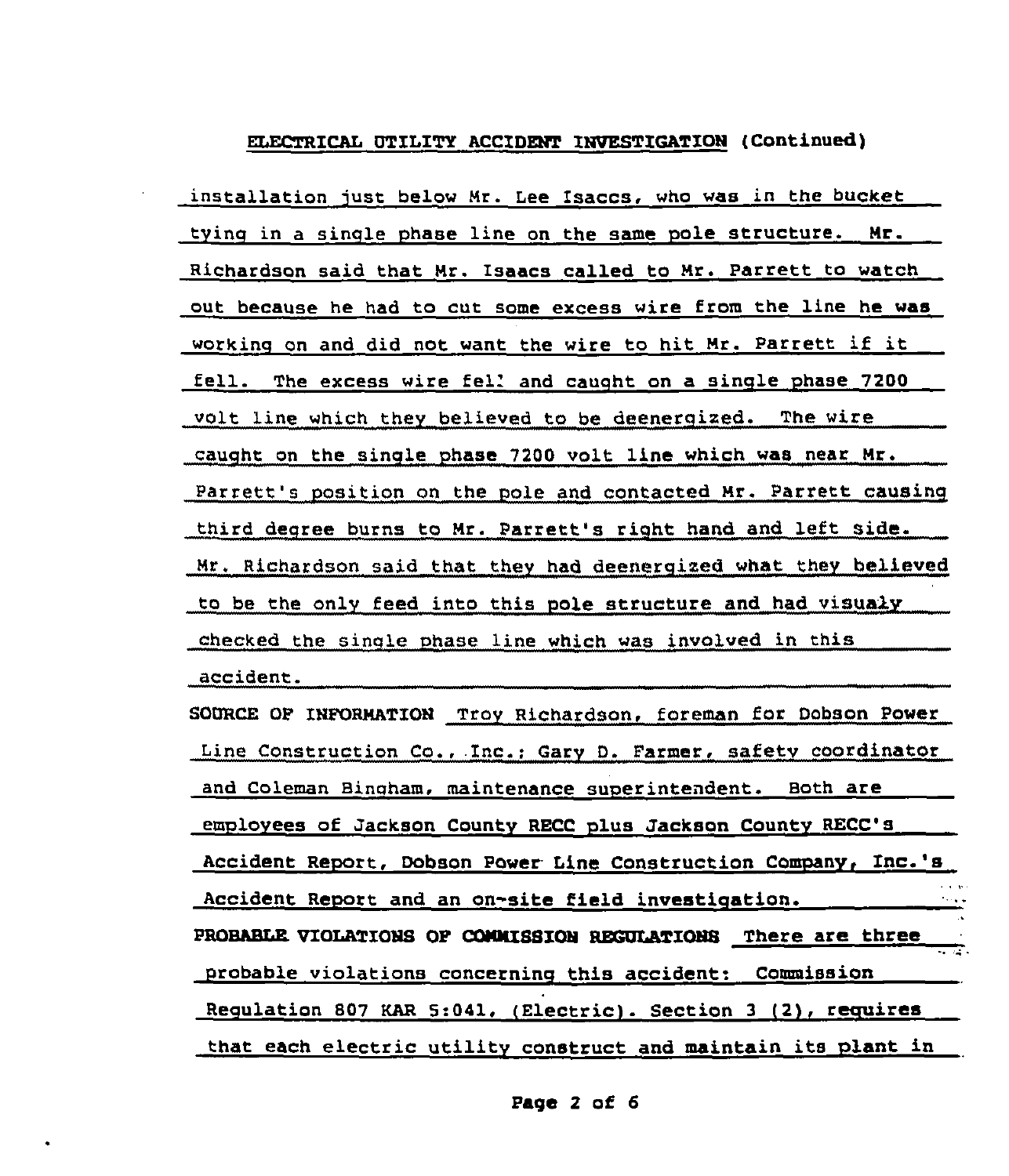$\sim$   $\sim$ 

accordance with the National Electric Safety Code ("NESC"), ANSI C-2, 1990 Edition.

1. The NESC Section 42, Subparagraph 420 D., Energized or Unknown Condition. requires that employees shall consider electric supply equipment and lines to be energized unless they are positively known to be deenerqized.

2. Subparaqraph 420 H.. Tools and Protective Equipment, requires that employees shall use the personal protective equipment, the protective devices, and the special tools provided for their work. Before startinq work, these devices and tools shall be carefully inspected to make sure they are in qood condition.

3. Subparaqraph 421 A., Duties of a First Level Supervisor or person in charqe, states that this individual shall: l. adopt such precautions as are within the individuals authority to prevent accidents.  $2.$  See that the safety rules and operating procedures are observed by the employees under the direction of this individual. Commission Regulation 807 KAR 5:006 (General Rules), Section 24, requires that each electric utility shmill adopt and execute a safety program. Jackson County RECC and Dobson Power Line Construction Co.. Inc. both use the American Public Power Association Safety Nanual. There is also a probable violation of Section 5, Safety Rule 507 Workinq on-Deenergized Lines and Equipment and Safety Rule 516 Grounding-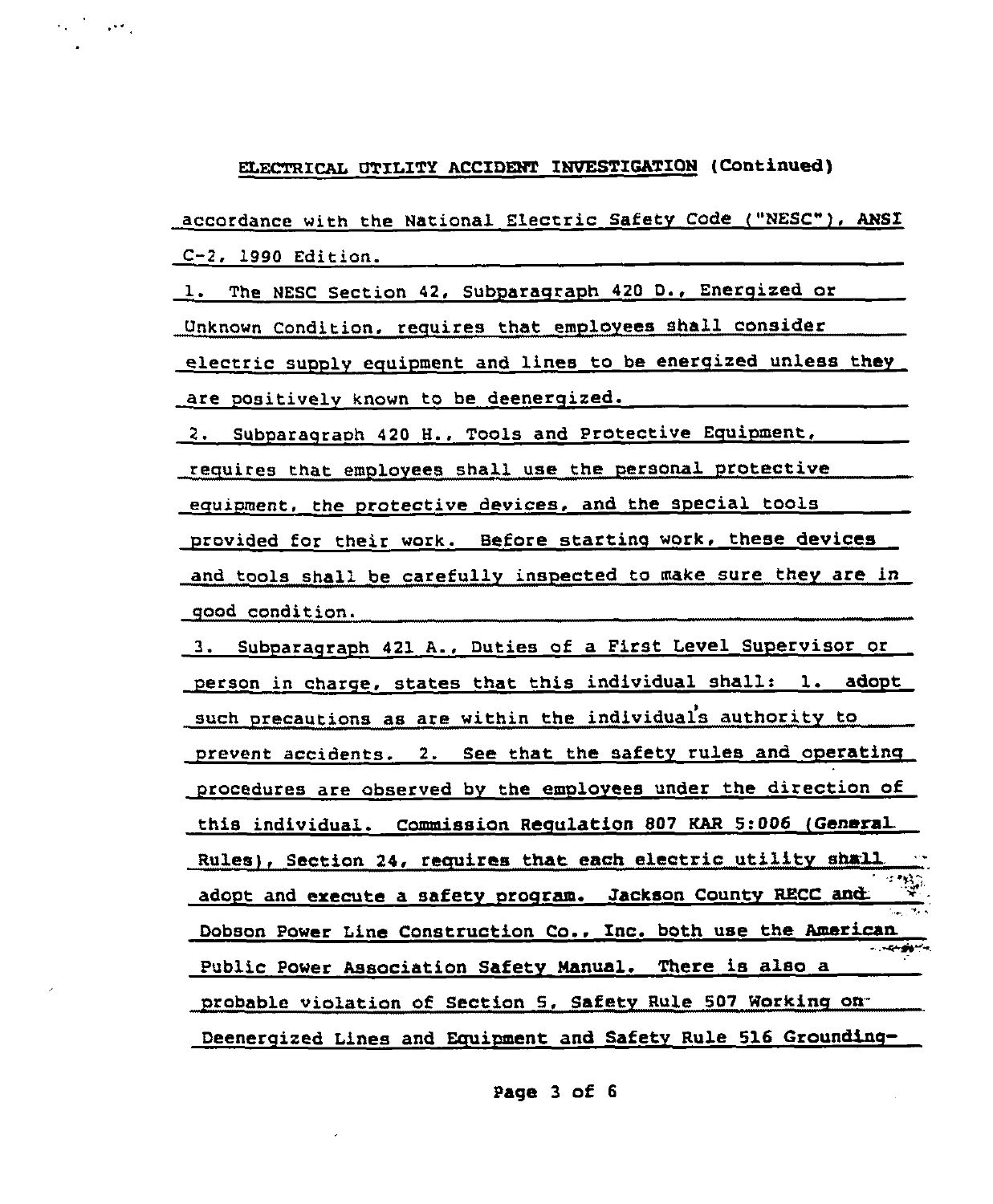General. In reference to the 1990 NESC rules and the American Public Power Association Safety Manual rules of Jackson County RECC and Dobson Power Line Construction Co., Inc. the above mentioned rules were not complied with. Mr. Troy Richardson, a foreman for Dobson Power Line Construction Co., Inc. stated that he only visually checked the line that was energized and that system grounds were not being used at the work site. Mr. Richardson said that he did not know that this pole structure had a double feed into it and that he believed he had deengergized the only feed into this pole structure where the accident occurred. RECOMMENDATIONS It is recommended that the Public Service Commission consider action against Jackson County RECC in accordance with KRS 278.990, due to the probable violations by the contractor employed by Jackson County RECC of Commission Requlation 807 KAR 5:041, (Electric) Section 3(2), 1990 NESC Section 42, Subparaqraph 420 D., Enerqized or Unknown Conditions and Subparagraph 420 H., Tools and Protective Equipment and Subparagraph 421 A., Duties of a Pirst Level Supervisor or z. person in charge and Commission Requlation 807 KAR 5:006, Section 24, Jackson County RECC Safety Manual, Section 5, Subparaqraph 507 a) Working on Deenergized Lines and Equipment and Safety Rule 526 a) b) d) f) Grounding-General. CORRECTIVE ACTION None taken at this time.

سال د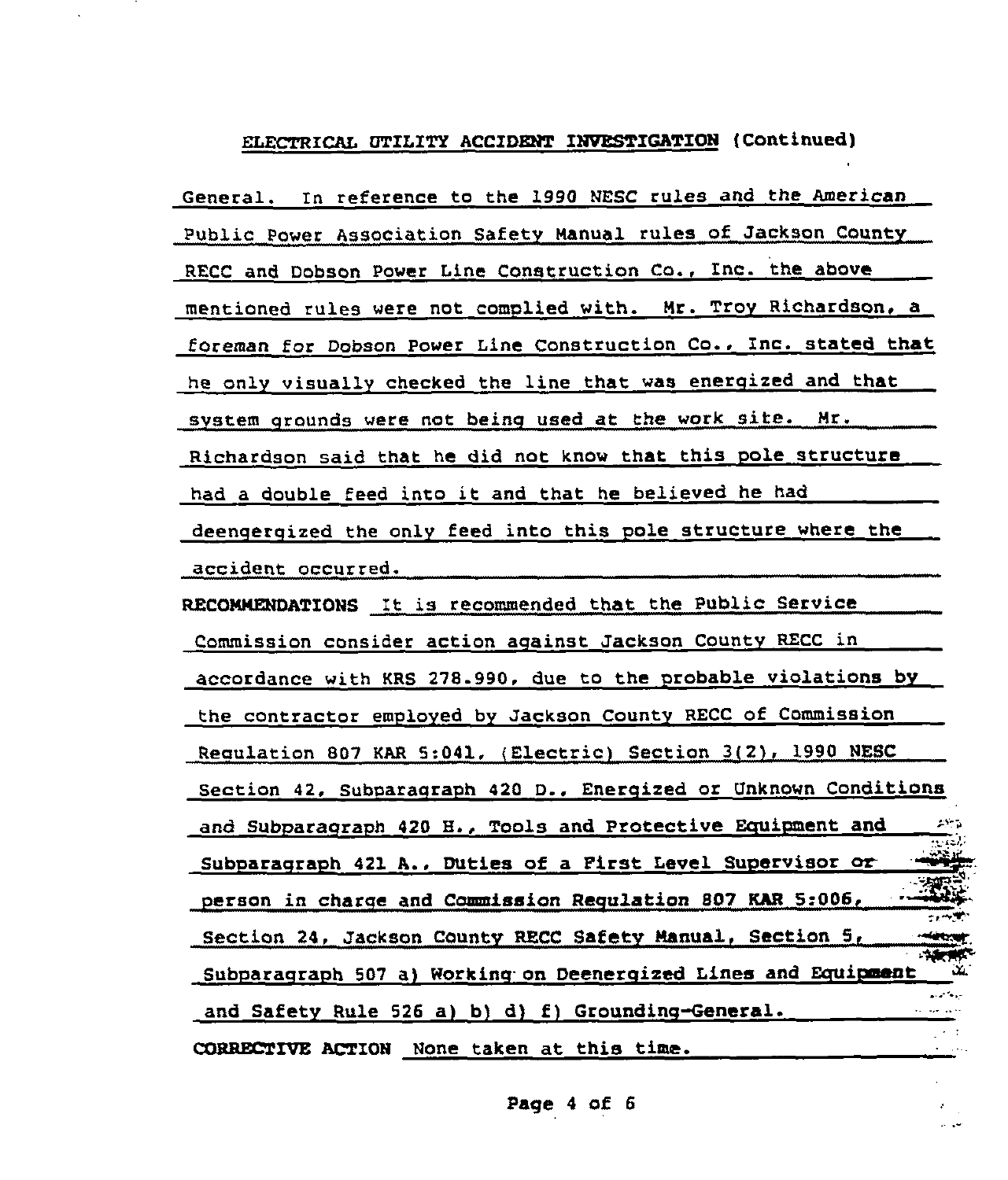### ELECTRICAL UTILITY ACCIDENT INVESTIGATION (Continued) LINE CLEARAHCES

 $\bullet$ 

|                                                                                                   | As Measured       | Minimum Allowed<br>by NESC<br>1990 Edition |
|---------------------------------------------------------------------------------------------------|-------------------|--------------------------------------------|
| Α.<br>AT POINT OF ACCIDENT                                                                        |                   |                                            |
| Phase conductors to ground<br>elevation:                                                          |                   |                                            |
| New single phase conductor<br>to ground elevation:                                                | $33' - 6''$       | 18.5'                                      |
| New neutral conductor to<br>ground elevation:                                                     | $29' - 4''$       | 15.5'                                      |
| CATV cable to ground<br>elevation:                                                                | $16' - 6$ $1/2"$  | 15.5'                                      |
| Old 6A phase conductor to<br>ground elevation (energized):                                        | $24' - 5''$       | 18.5'                                      |
| Old 8A neutral conductor<br>to ground elevation:                                                  | $20' - 7$ $1/2''$ | 15.5'                                      |
| New single phase conductor<br>to ground elevation (Tail of<br>this wire involved in<br>accident): | $33' - 7''$       | 18.5'                                      |
| New neutral conductor to<br>ground elevation:                                                     | $28' - 11''$      | 15.5'                                      |
| Old 4T secondary service<br>to ground elevation:                                                  | $26' - 2''$       | 16.0'                                      |
| В.<br>AT LOWEST POINT OF SPAN.                                                                    |                   |                                            |
| Phase conductor to ground<br>elevation:                                                           | N/A               | N/A                                        |
| Neutral conductor to<br>ground elevation                                                          | N/A               | N/A                                        |
| Communication conductor to<br>ground elevation:                                                   | N/A               | N/A                                        |